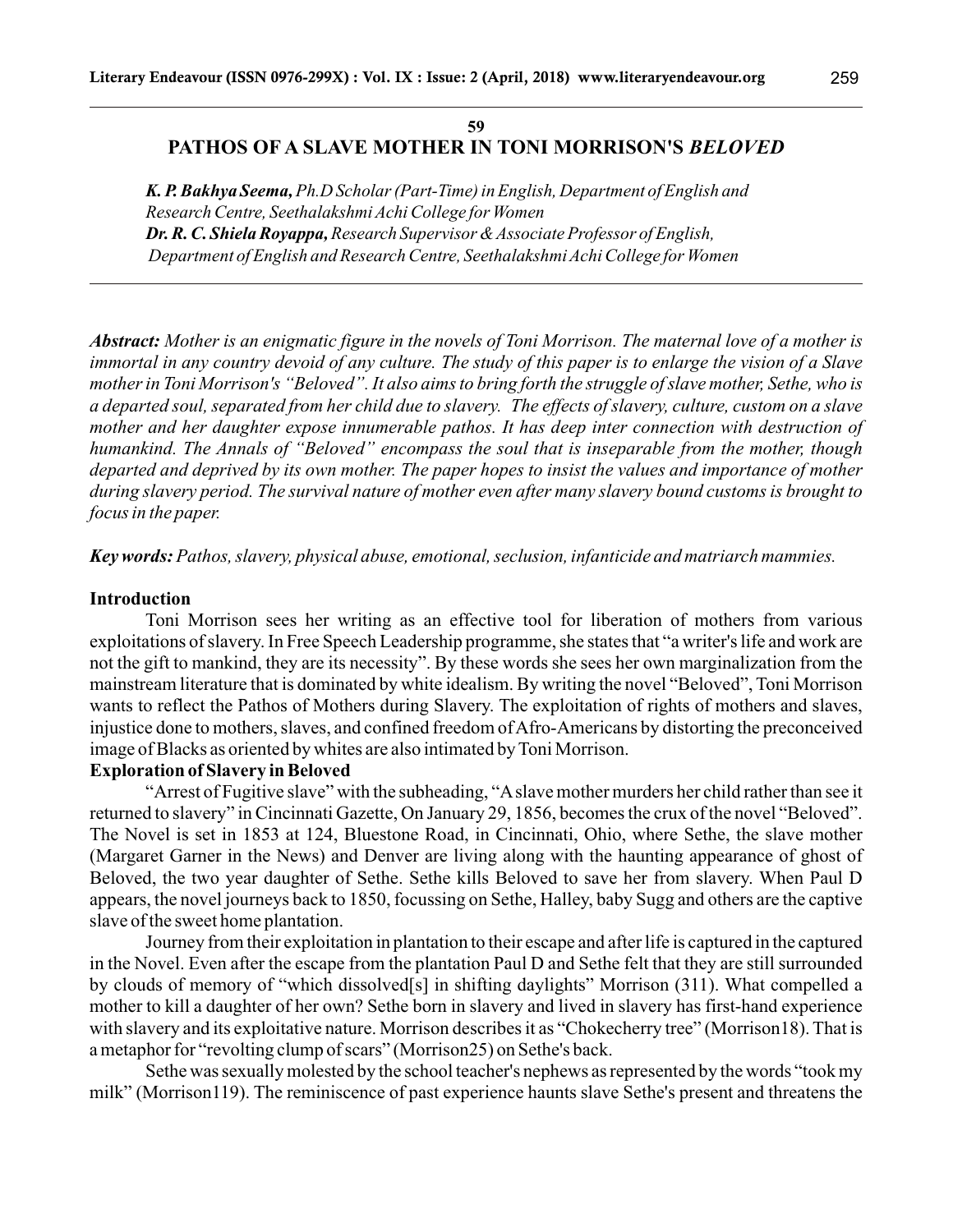future. How Sethe as a mother make her child Beloved fall in the same furnace in which she has been burnt. The anti-slavery activist Lucy Stone claims to confirm this argument in the court on the trial day that if Margaret (Sethe) wants her child to be free from "coming woe" then who says that "she has no right to do so?" Sethe and other slaves are marginalized from euro-centric sphere and thus are devoid of each and every Human right as they are treated as animals not humans. In context of this debate, concerning freedom of slaves Helen Moglen says that "material project of slavery… is commodification of black body and body's sexualisation". School teacher's claim in the Novel that he has all rights on his slaves shows black slaves as his property. It goes in tune with the fugitive slave law that has been practised in 1790s in Cincinnati. Slave as Paul D are sold to Garner in the "dollar value of his weight, his strength, his heart, his brain, his Penis, his future" (Morrison267). A critic Rafael Peroz-Terres says "Commodity and exchange serve as the only form of interaction between blacks and whites in *Beloved.* Commercial terms like Marketing, trading, property define objectification aspects of slavery which treats slaves as objects. **Freedom**

Freedom even though a common word has different meaning for different people in different Eras. In 21<sup>st</sup>Centaury, freedom is to talk freely, walk freely and do anything one desires to without harming anyone's dignity and stature. But freedom to slaves of Cincinnati in post-Civil War Era was to claim their basic human rights which were exploited. Freedom in post-Civil War Era counts sacrifice. It is not a birth right of all citizens rather slaves have to make abundant sacrifices to claim freedom from American forefathers. Sethe flies from plantation to own freedom as she escapes, however after one month of her escape; the fugitive slave law falls upon her in manifestation of the school teacher. She, instead of putting her daughter in the hell of slavery, kills her. The depiction of clearing, a place where Baby Suggs preaches as a preacher actually provides an outlet for emotions of these slaves which are suppressed by their masters. She says, "Let the children come… Let your mothers hear you laugh…. Let the grown men come… Let your wives and children see you dance… finally she called women to her. Cry she told them. For living and dead, Just Cry" (Morrison103). Thus, the minor beads of slavery are ornamented together in the novel.

#### **Infanticide**

The novel is narrated from the feminine perspective. Infanticide as an act against human rights according to legislature plays a vital role in defining exploitation. Slavery and racism are seen as a stimulator of this exploitative act. Sethe's act of butchering her infant is an act to free the infant from the shackles of slavery. The slave children born into the slavery become property of their parents' masters. Sethe does not want her daughter to face the evils of slavery, sexual exploitation which she herself faced. Women like Sethe and Linda has to face these stages of molestation and infanticides that actually marks the slave age. These infanticides are benchmark of infants' freedom from future threats. The novel brings in the conflict between motherhood and slavery. Slavery Acts as an obstacle in the role of a mother because it does not leave for female slaves to perform the duties as a mother.

#### **Conclusion**

Each and every slave character, be it Paul D, Sethe or Baby Suggs all are haunted by their by their past which comes as a ghost in the novel. This haunting past spoils their present and threatens their future. This is what compelled Toni Morrison to create the Novel prize Novel, "Beloved", in which she shows that the issues of slavery has not yet resolved for Afro-Americans in US. If it is resolved then in 2016, Hilary Clinton and Donald Trump would not have addressed these issues in their Presidential Speeches.

Toni Morison is the voice for the voiceless. And Sethe is the mouthpiece of Toni Morison who wants to talk about the never ending exploitation in her argument that "Even though it is all over- over and done with it is going to be always there for you" (Morrison44). This is why I chose such a title for this paper that this terminology *Pathos* becomes microcosm for the Macrocosmic depiction of haunting past memories of dehumanization and exploitation of Human rights.

## **Literary Endeavour (ISSN 0976-299X) : Vol. IX : Issue: 2 (April, 2018)**